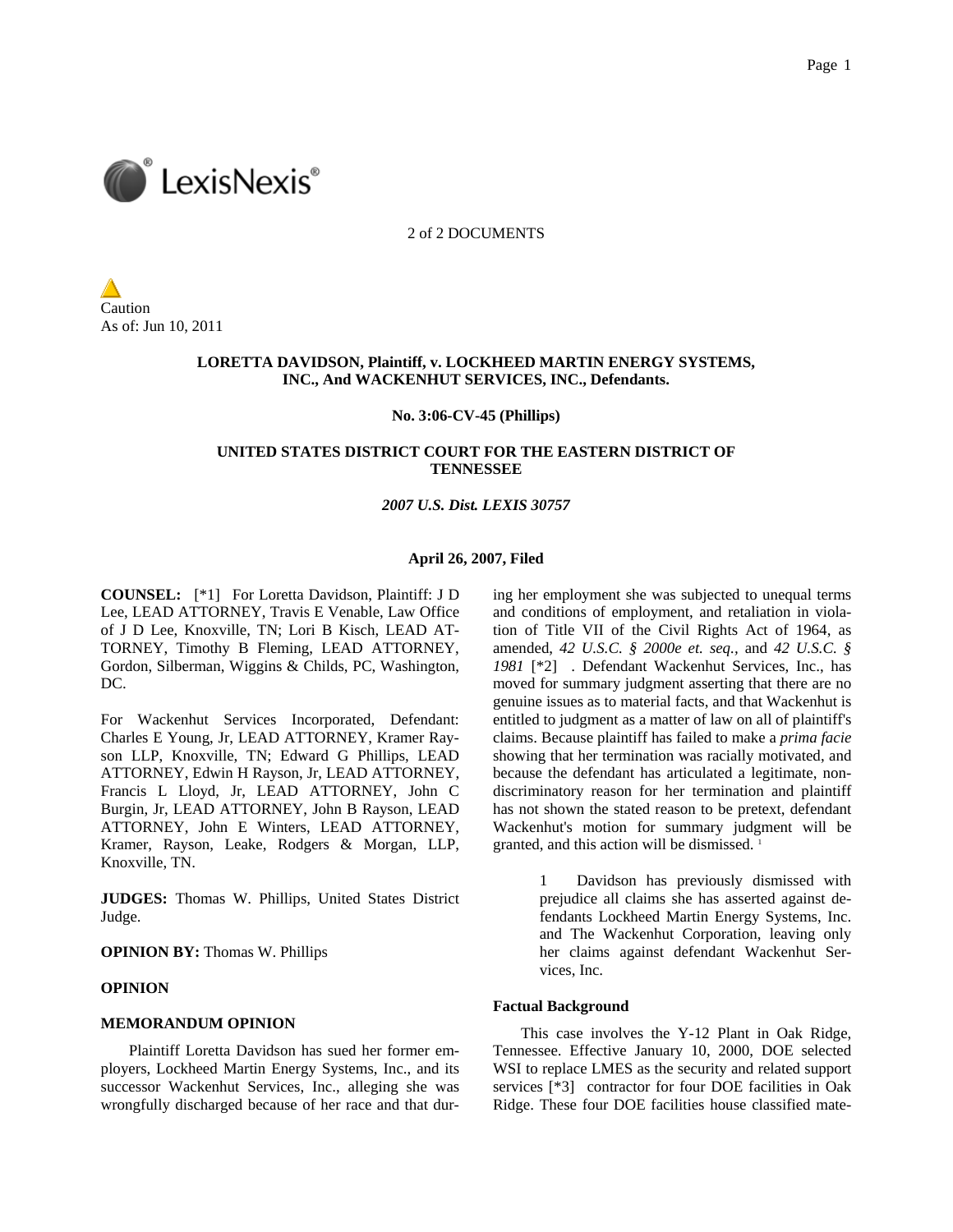rials pertaining to national security, secret scientific research, and the development of nuclear weapons. The Y-12 Plant maintains the nation's stockpile of weapons-grade uranium. Improper access into any one of these Oak Ridge facilities threatens national security, could benefit foreign governments or terrorist groups, and jeopardizes the safety of the nation's military and civilian populations. Thus, the security of the Y-12 Plant is vital to national security.

The work performed by security guards at Y-12, Security Police Officers (SPOs) and Security Officers (SOs) as they are officially called, is subject to extensive DOE regulations that apply to protective force personnel at government-owned facilities like Y-12. *See* 10 C.F.R. Part 1046. These regulations require SPOs to meet certain physical fitness and other requirements, at specified intervals, to maintain their status. DOE regulation *10 C.F.R. § 1046.14* expressly requires all protective force personnel to have a "current access authorization for the highest level of classified matter to which they [\*4] potentially have access." WSI required its SOs and SPOs to obtain and maintain a Q-Clearance as a condition of their employment.

In 1978 Davidson was hired by Union Carbide Corporation. From 1978 until her termination in September 2000, she worked as a security guard at the Y-12 Plant, first for Union Carbide (1978-1984), next for LMES (1984-2000), and finally for WSI (2000). Davidson was employed by WSI only from February 15, 2000 until September 29, 2000, when WSI terminated her employment because her security clearance was terminated by DOE. Throughout her employment with WSI, Davidson worked at Y-12 as either an SPO (armed guard) or SO (unarmed guard).

Davidson understood she "had to have a clearance" in order to work as a guard at Y-12. WSI's employment offer letter informed Davidson that her employment with the company was contingent on "obtaining and maintaining of all . . . clearances for the position." DOE has exclusive authority to grant, suspend and terminate security clearances. Davidson held a Q-Clearance until it was terminated by DOE in September 2000.

DOE periodically reviews security clearances to determine whether to continue an individual's clearance in effect [\*5] or, if not, whether to suspend or terminate it. The problems that led to the termination of Davidson's Q-Clearance arose during one of these reviews. In reviewing Davidson's clearance, DOE required her to provide certain financial information and informed her by letter dated August 24, 2000 that her "failure to submit the requested documentation may result in the termination of [her Q-Clearance]." When Davidson did not provide the required information, DOE "administratively terminated" her Q-Clearance, and so notified her by letter dated September 27, 2000. DOE took this action under *10 C.F.R. § 710.6(a)* which provides that when an individual fails to produce requested information, "any access authorization then in effect may be terminated . . . ."

By letter dated September 27, 2000, DOE notified WSI that it had administratively terminated Davidson's clearance. It is WSI's policy and practice at Y-12 to terminate the employment of any employee whose security clearance has been revoked or terminated by DOE. The termination of the employee is not delayed pending any appeal the employee may elect to take from DOE's action. The policy and practice of forthwith [\*6] terminating an employee whose clearance has been terminated was also consistently followed by the previous government contractors at Y-12: LMES, Martin Marietta Energy Systems (MMES), and Union Carbide Corporation. From August 1989 to April 1999, fifty-four employees at the Y-12 Plant had their security clearance terminated and in each instance, LMES/MMES forthwith terminated the employee upon being notified of the termination by DOE.

Upon receiving notification from DOE that Davidson's Q-Clearance had been terminated, WSI called DOE to make sure it understood the letter correctly. DOE confirmed that it had intentionally used the word termination as opposed to suspension. Under WSI's policy, when DOE notifies WSI that an employee's clearance has been terminated, WSI proceeds at once to terminate the employee. WSI informed Davidson orally and by letter dated October 2, 2000, that her employment was being terminated effective September 29, 2000.

Davidson appealed the decision of DOE's Oak Ridge office to the Director of DOE's Office of Safeguards and Security. After examining the record, the Office of Safeguards and Security affirmed the action taken by the Oak Ridge office and [\*7] so informed Davidson by letter of November 13, 2000.

Under the federal regulations, DOE may either suspend or terminate an employee's security clearance. Under the practice followed by WSI at Y-12, there is an important difference between the termination of a clearance and the suspension of a clearance. If an individual's clearance is suspended, WSI continues to employ the individual but assigns the individual to a position not requiring a clearance pending DOE's decision whether to reinstate or to terminate the individual's clearance. If the individual's suspended clearance is later reinstated, the individual's employment is continued. But if the individual's clearance is terminated, the individual's employment is terminated.

It is Davidson's contention that WSI terminated her in retaliation after she complained to WSI about a state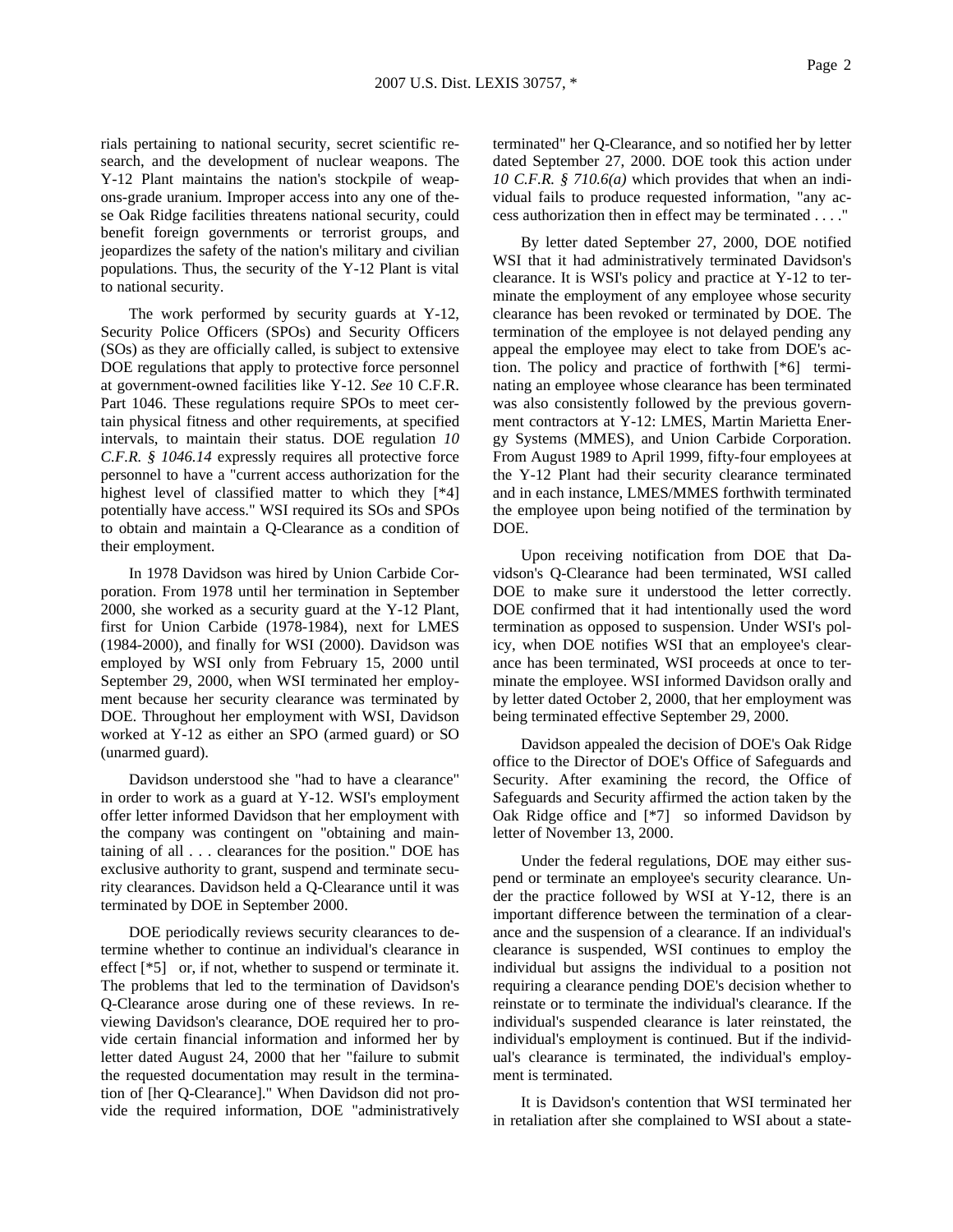ment made to her by supervisor Bobby Beaty in June 2000 involving WSI's dress code. WSI has a dress code applicable to protective force personnel. Regarding female employees the policy states that "when worn in a braid, the hair shall not extend more than 6 inches below the back yolk [collar]." Commander Beaty told Davidson that [\*8] she was "out of compliance," referring to her hair, which she was wearing in braids or "corn rows," and told Davidson that she needed to put her hair up. Davidson responded, "No, I'm not," and told Beaty that wearing her hair in that style was part of "my culture." Beaty answered, "I don't give a damn about [your] culture," at which point the conversation ended.

Using WSI's internal concern procedure, Davidson immediately reported the incident to Gary Brandon, Manager of Protective Services at Y-12, who told her an investigation would be conducted. The next day, Davidson signed a written complaint. In the meantime, Beaty reported to Site Commander, P.C. Tarrant that Davidson' hair was not in compliance with the dress code. Tarrant spoke with Davidson and told her to secure her hair so it complied with the dress code. Tarrant prepared a written report about the incident and sent it to Operations Manager Gary Brandon.

Rose Weaver, WSI's Diversity Coordinator, conducted the investigation of Davidson's complaint against Beaty. Based on Weaver's investigation, WSI concluded that Beaty's conduct was unprofessional, that his remark to Davidson was inappropriate, and that his conduct could [\*9] not be condoned. As a result, Beaty was verbally counseled by his supervisor, Steve Gibbs, WSI's Director of Protective Force Operations, and was instructed on WSI's harassment policy and required to attend a cultural diversity training program. By letter dated July 6, 2000, Weaver informed Davidson of the conclusions WSI had reached and of what the company had done. Davidson stated that she had no further problems with Beaty after he had been disciplined.

Following her termination, Davidson filed a charge of discrimination with the EEOC. The EEOC issued her a right to sue letter and Davidson filed the instant action on December 28, 2001. In her complaint, Davidson alleges that WSI engaged in a "systemic practice and pattern of racial discrimination, involving "subjective selection, discipline, and termination policies, practices and procedures, and unequal terms and conditions of employment . . ." in consequence of which she claimed to have been prevented from "advancing into better and higher paying positions for which she was qualified ... ." Davidson further alleges that she was subjected to a racially hostile working environment, and experienced and witnessed African-American [\*10] employees not being given equal opportunities for promotion and advancement and being discriminated against with respect to job assignments and other terms and conditions of employment.

Davidson's principal claim against WSI is her termination/retaliation claim. She alleges that soon after she complained to WSI about a statement made to her by supervisor Bobby Beaty in June 2000, her security clearance was "suspended" by DOE and her employment terminated by WSI "due to that suspension [sic]." Claiming disparate treatment, she alleges that other white guards were not immediately terminated after having their clearances suspended and that many white security guards were hired without first having a security clearance. She further alleges that although Wackenhut's sole reason for terminating her was due to the loss of her security clearance, Wackenhut refused to request that her security clearance be reinstated.

WSI has moved for summary judgment asserting that (1) the undisputed evidence fails to support Davidson's claim for wrongful termination, and (2) there is no evidence of a causal connection between Davidson's complaint about Beaty and the termination of her employment. Therefore, [\*11] WSI asserts that it is entitled to judgment as a matter of law on plaintiff's claims.

Plaintiff Davidson has responded in opposition, stating that the evidence in this case demonstrates that she was terminated on account of her race while white employees were treated more favorably, and that she was terminated in retaliation for making a complaint of racial discrimination against a white supervisor.

#### **Summary Judgment Standard**

Summary judgment is proper if "the pleadings, depositions, answers to interrogatories, and admissions on file, together with the affidavits, if any, show that there is no genuine issue as to any material fact and that the moving party is entitled to a judgment as a matter of law." *Fed.R.Civ.P. 56(c)*. In ruling on a motion for summary judgment, the court views the evidence, all facts, and any inferences that may be drawn from the facts in the light most favorable to the nonmoving party. *Matsushita Elec. Indus. Co. v. Zenith Radio Corp., 475 U.S. 574, 587, 106 S. Ct. 1348, 89 L. Ed. 2d 538 (1986)*. To withstand summary judgment, the non-movant must show sufficient evidence to create a genuine issue of material fact. *Klepper v. First Am. Bank, 916 F.2d 337, 342 (6th Cir. 1990).* [\*12] A mere scintilla of evidence is insufficient; there must be evidence on which the jury could reasonably find for the non-movant. *Anderson v. Liberty Lobby, Inc., 477 U.S. 242, 252, 106 S. Ct. 2505, 91 L. Ed. 2d 202 (1986)*. Entry of summary judgment is appropriate "against a party who fails to make a showing sufficient to establish the existence of an element essential to that party's case, and on which that party will bear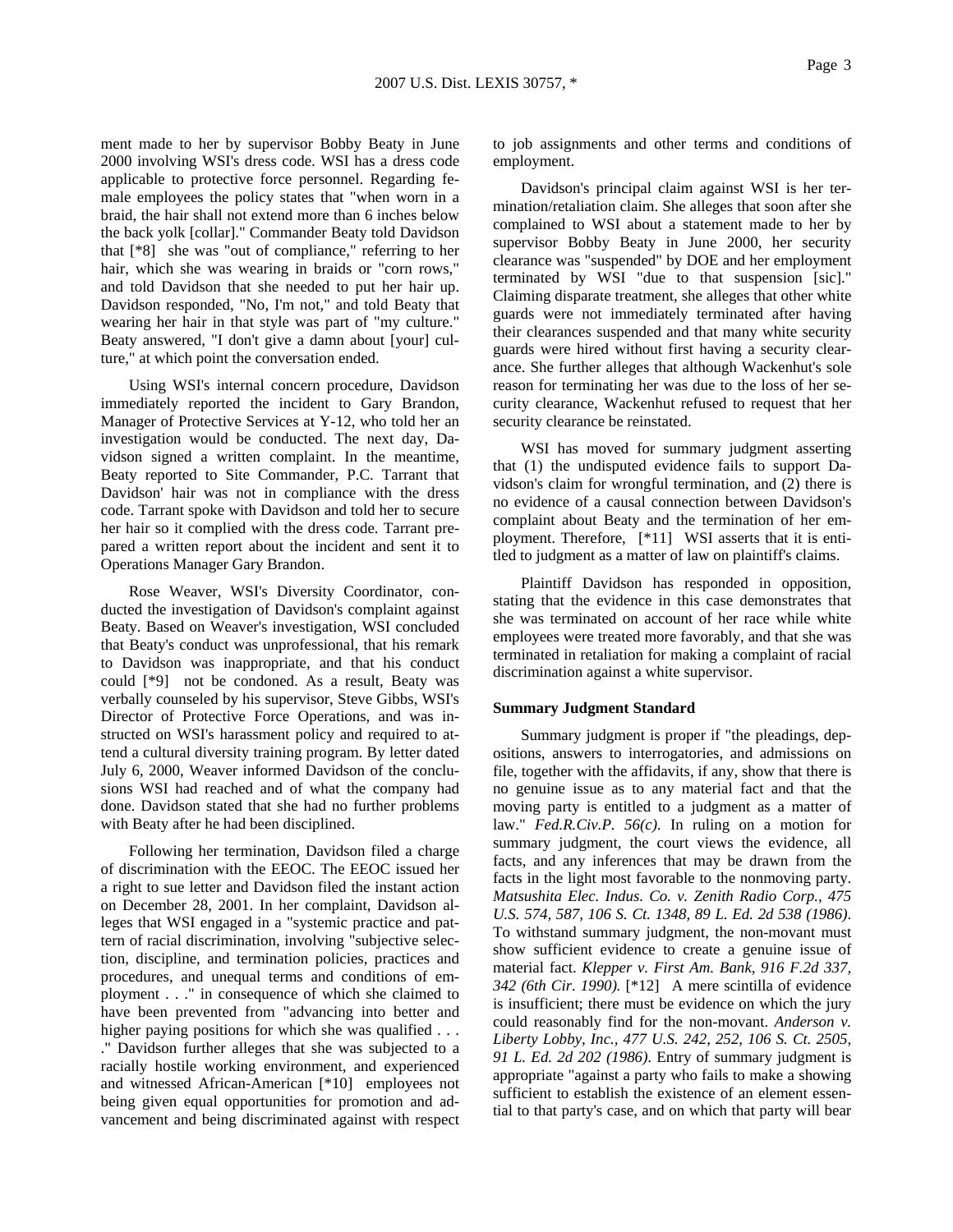the burden of proof at trial." *Celotex Corp. v. Catrett, 477 U.S. 317, 322, 106 S. Ct. 2548, 91 L. Ed. 2d 265 (1986)*.

# **Analysis**

In her response to WSI's motion for summary judgment, Davidson states that she is not pursuing any claims against WSI other than those arising out of and related to her termination by WSI as well as WSI's failure to assist her to obtain a reinstatement of her security clearance. Accordingly, WSI will be granted summary judgment as to Davidson's claims for discriminatory treatment in promotions and hostile work environment. The court will next address her remaining claims for wrongful termination and retaliation.

#### Davidson's Termination Claim

WSI seeks summary judgment as to Davidson's termination claim on the ground that it fails to state a claim on which relief [\*13] may be granted. DOE regulation, *10 C.F.R. § 1046.14*, provides that "protective force personnel shall possess current access authorization (i.e., security clearance]." WSI's contract with DOE requires it to provide "fully qualified, cleared personnel (armed and unarmed)." All security guards at Y-12 must obtain and maintain a security clearance as a condition of their employment. WSI terminates the employment of any security guard whose security clearance is revoked or terminated by DOE. WSI asserts it terminated Davidson's employment solely because DOE terminated her security clearance, and that it is not unlawful for an employer to terminate such an employee because that employee's security clearance has been terminated.

Davidson has alleged that her termination was not justified and in fact was motivated by racial discrimination. An employee may prove discrimination in two ways. The first is by putting forward direct evidence that the defendant had a discriminatory motive in carrying out its employment decision. *See Robinson v. Runyon, 149 F.3d 507, 512-14 (6th Cir. 1998)*. Direct evidence of discrimination is "that evidence which, if [\*14] believed, requires the conclusion that unlawful discrimination was at least a motivating factor in the employer's actions." *Jacklyn v. Schering-Plough Healthcare Prods. Sales Corp., 176 F.3d 921, 926 (6th Cir. 1999)*. Circumstantial evidence, on the other hand, is proof that does not on its face establish discriminatory animus, but does allow the factfinder to draw a reasonable inference that discrimination occurred. *Kline, 128 F.3d at 348*.

Under the circumstantial or indirect evidence method, the employee must first establish a prima facie case of discrimination. *Monette v. Electronic Data Sys., Corp., 90 F.3d 1173, 1186 (6th Cir. 1996)*. In order to

establish a *prima facie* case for discriminatory termination, Davidson must show that (1) she was a member of a protected class, (2) she was qualified for the position and did it satisfactorily, (3) despite her qualifications and performance, she was discharged, and (4) she was replaced by a person outside the protected class or was treated less favorably than a similarly situated individual outside her protected class. *Noble v. Brinker International, Inc., 391 F.3d 715, 728 (6th Cir. 2004).* [\*15]

Once the employee successfully makes out a *prima facie* case, a mandatory presumption of discrimination is created and the burden shifts to the employer to proffer a non-discriminatory reason for discharging the employee. *Monette, 90 F.3d at 1186*. If the employer is able to sustain its burden, then the mandatory presumption evaporates into a permissive inference, and the burden shifts back to the employee to show that the employer's proffered reason for discharge was actually a pretext intended to hide unlawful discrimination. *Id.* While the burden of production shifts back and forth between the parties under the *McDonnell Douglas* framework, the ultimate burden of proving that the employer discriminated against the employee on account of his race remains at all times with the employee. *Id.*

An employee can show pretext by offering evidence that the employer's proffered reason had no basis in fact, did not actually motivate its decision, or was never used in the past to discharge an employee. *Kocsis v. Multi-Care Management, Inc., 97 F.3d 876, 883 (6th Cir. 1996)*. In challenging an employer's action, an employee "must demonstrate that [\*16] the employer's reasons are not true." *Smith v. Chrysler Corp., 155 F.3d 799, 806 (6th Cir. 1998)*.

Davidson, as an African-American, belongs to a protected class, and with respect to her termination, she suffered an adverse employment action. However, she cannot establish that she was qualified for her position, or that she was treated less favorably than a similarly situated individual outside the protected class. Davidson has not shown that she was qualified for the position of SPO or SO because she failed to meet a fundamental, objective prerequisite. When she was hired by WSI, she was told in writing that she must maintain a security clearance in accordance with DOE regulations. *10 C.F.R. § 1046.14* The Sixth Circuit and other federal courts have uniformly held that the denial of a security clearance renders the plaintiff unqualified for the job within the meaning of the *prima facie* case. *See Strong v. Orkand Corp., 83 Fed.Appx. 751, 753 (6th Cir. 2003)*; *Tenenbaum v. Caldera, 45 Fed.Appx. 416 (6th cir. 2002)*; *Ryan v. Reno, 335 U.S. App. D.C. 12, 168 F.3d 520 (D.C.Cir. 1999)*; *Becerra v. Dalton, 94 F.3d 145 (4th Cir. 1996)*; [\*17] *Perez v. FBI, 71 F.3d 513 (5th Cir. 1995)*; *Brazil v. Dept. of Navy, 66 F.3d 193 (9th Cir.*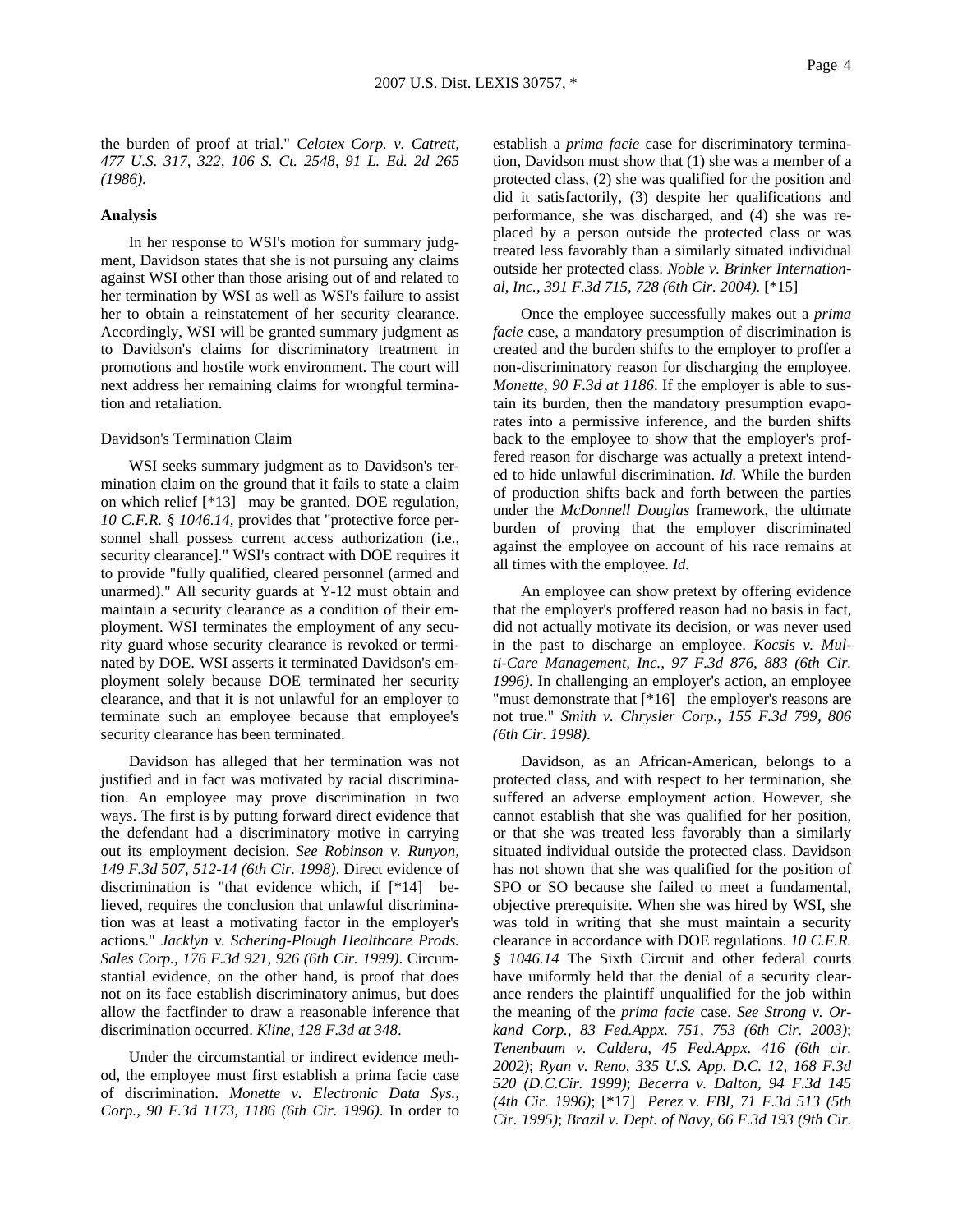*1995)*; *Bowers v. Lockheed Martin Energy Sys., Inc.,* 3:95-cv-203 (E.D.Tenn. 1995); *Guillot v. Garrett, 970 F.2d 1320 (4th Cir. 1992)*; *Lovelace v. Stone, 814 F.Supp. 558 (E.D.Ky. 1992)*.

Davidson argues that holding a security clearance, in and of itself, does not render a person either qualified or unqualified for a security officer position at Y-12. Davidson points to WSI's policy of reassigning employees who temporarily lost clearance as evidence that maintenance of a security clearance at all times is not a requirement of the job. Davidson also points out that new hires worked at Y-12 without a security clearance while awaiting their clearances from DOE. Davidson argues that WSI could have employed her in a temporary position that did not require clearance, just as it had for numerous other individuals who had either not yet obtained clearance or who had lost their clearances.

Davidson cannot show that she was treated differently than similarly situated individuals not in her protected class. To show that she was treated [\*18] differently from similarly situated white peers for the same or similar conduct, Davidson must show that "all relevant aspects" of her employment situation were "nearly identical" to those of the allegedly similarly situated white employees. *Humenny v. Genex Corp., 390 F.3d 901, 906 (6th Cir. 2004)* (*quoting Ensley-Gaines v. Runyon, 100 F.3d 1220, 1224 (6th Cir. 1996)*. To be deemed "similarly situated," the individuals with whom Davidson compares herself "must have dealt with the same supervisor, been subject to the same standards, and engaged in the same conduct without such differentiating or mitigating circumstances that would distinguish their conduct or the employer's treatment of them for it." *Id., quoting Gray v. Tobisha Am. Consumer Products, Inc., 263 F.3d 595, 599 (6th Cir. 2001)*; *Mitchell v. Toledo Hosp., 964 F.2d 577, 583 (6th Cir. 1992)*. It is Davidson's burden to establish that the other employees' acts were of comparable seriousness to her own infraction. *See Warfield v. Lebanon Correctional Inst., 181 F. 3d 723, 730 (6th Cir. 1999)*.

Davidson contends that similarly situated white employees [\*19] were treated more favorably. G.D. Arthur is one such employee. Davidson states that Arthur remained employed by WSI for nine months after losing his security clearance due to two DUI arrests, and that when terminated by WSI, he was given 14 weeks severance pay. No such benefit was given to Davidson upon her termination. Additionally, white employee Calvin Key lost his security clearance for more than a year due to DUI charges. Unlike Davidson, he was not terminated by WSI. Last, Davidson alleges that comparators Brent Davis and Leotis Dixon had their security clearances administratively terminated, but WSI specifically took action to seek reinstatement.

The record shows that Arthur and Davidson are not similarly situated in all relevant respects because Arthur's clearance, unlike Davidson's, had been suspended, not terminated. In fact, Arthur's clearance was already suspended (for medical reasons) at the time WSI began work in Oak Ridge. WSI later terminated his employment after he failed to meet DOE's physical fitness requirements. As to WSI's payment of 14 weeks severance pay to Arthur, the Collective Bargaining Agreement (CBA) between the union and WSI provided for "layoff allowance [\*20] pay" when an employee was terminated on account of medical reasons. The payment of severance benefits to Arthur was required by the CBA. Davidson was not terminated for medical reasons and thus, not entitled to the same severance benefits.

Nor are Calvin Key and Davidson similarly situated. DOE suspended Key's clearance but later reinstated it. DOE never terminated Key's clearance. Once DOE reinstated Key's clearance, Key was reassigned to his former job in accordance with WSI policy.

As to Brent Davis, he is not a "white employee" as Davidson contends -- he is an African-American. Moreover, WSI did not request DOE to reinstate the Davis' clearance. The record shows that DOE administratively terminated Davis' clearance on November 29, 2000, after which WSI immediately terminated his employment on December 1, 2000. Davis called a DOE representative on December 4, 2000 and informed him that DOE had made a mistake because he had provided DOE with all the requested information. After receiving Davis' call, DOE further reviewed its files, and concluded that Davis was right: He had provided all the requested information and his clearance had been terminated in error. At that point, [\*21] on December 6, 2000, DOE notified WSI of the error and requested WSI to submit certain paperwork so that Davis' clearance could be reinstated and his employment restored. After receiving this call from DOE, WSI reinstated Davis' employment, and, as requested by DOE, submitted the paperwork the agency asked for. DOE then reinstated Davis' clearance. Nothing WSI did or failed to do produced this result. The record establishes that it was simply a matter of DOE discovering its own error and then correcting it.

Davidson's argument regarding Leotis Dixon is equally without support. Davidson claims that DOE informed WSI in June 2002 that it had administratively terminated Dixon's clearance, but that WSI did not discharge Dixon until six months later, in December 2002. Davidson also claims that WSI advocated for the reinstatement of Dixon's clearance and prepared an affidavit for that purpose. However, there is no evidence in the record to support any of these contentions. The record does show that WSI hired Dixon on condition that he obtain and maintain a security clearance. It terminated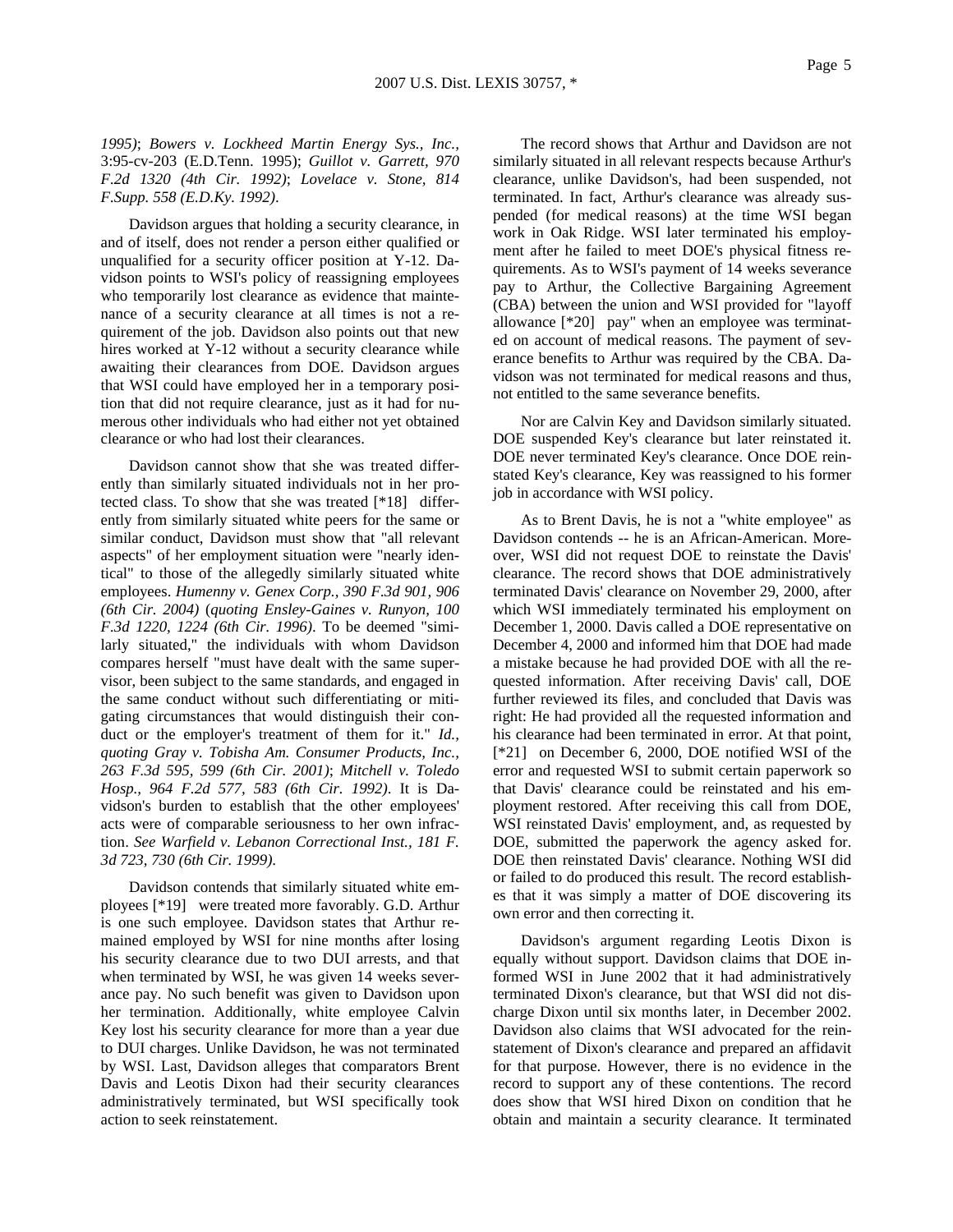Dixon's employment as soon as it learned that DOE had refused to grant him a clearance. Davidson is [\*22] correct that the DOE memorandum refusing to grant Dixon a clearance is dated June 13, 2002, but WSI did not receive the memorandum until December 17, 2002. Upon receipt of the DOE memorandum, WSI immediately terminated Dixon's employment. Regarding the affidavit which Davidson assumed was prepared by WSI, the record instead shows that it was prepared either by Dixon or by someone retained to act on his behalf.

In every instance the employee Davidson cites in support of her contentions was either a newly hired employee temporarily working in a job not requiring a clearance while awaiting the initial grant of a clearance or an employee whose clearance had been suspended. None are similarly situated with Davidson, whose clearance was terminated. She cites no employee whom WSI retained after his/her clearance was terminated. The evidence plainly establishes that WSI did not treat these employees differently or better than it treated Davidson.

Davidson also argues that WSI hired a number of employees who did not have clearances. There is a difference, however, between newly hired employees who are waiting on their clearances to be approved and an employee whose clearance has been terminated. [\*23] WSI, like LMES before it, has consistently terminated employees when it received word that DOE terminated the employee's clearance. Because Davidson has presented no evidence to prove she was treated differently, she cannot establish the fourth element of her *prima facie* case.

Even if Davidson could establish a *prima facie* case, her termination claim would still merit dismissal because she cannot establish that WSI's stated reason for her termination, the termination of her security clearance, is a pretext for discrimination. Davidson argues the termination had no basis in fact because DOE merely suspended her clearance. This argument fails because the record shows that her clearance was terminated by DOE. She cannot refute the fact that DOE informed WSI that DOE had administratively terminated her clearance. WSI had no role in the termination of Davidson's clearance, so WSI could not have discriminated against her by relying on DOE's decision. Title VII, *42 U.S.C. § 2000e-2(g)* provides that it is not an "unlawful employment practice" under Title VII for an employer to terminate an employee who fails to maintain a security clearance when [\*24] a clearance is a required condition of her employment.

DOE terminated Davidson's clearance because she failed to produce her own financial records that DOE had requested. Producing the records DOE requested was something only Davidson could do. The obligation to cooperate rested on her alone. WSI bore no responsibility for Davidson's failure to cooperate with DOE. It could not cooperate for her. Moreover, WSI had nothing to do with the termination of Davidson's security clearance. The process that resulted in her clearance termination involved only DOE and Davidson, and the decision to terminate her clearance was DOE's alone. DOE did not terminate Davidson's clearance because of anything WSI did or did not do.

Unless Congress has expressly authorized judicial review, this court has no jurisdiction to review any clearance decision no matter what the underlying cause of action. In *Tenenbaum v. Caldera, 45 Fed.Appx. 416 (6th Cir. 2002)*, the Sixth Circuit explained, "the merits of an executive branch decision to deny security clearance generally are not reviewable." *Id. at 417-18*; *See also, Dept. of the Navy v. Egan, 484 U.S. 518, 108 S. Ct. 818, 98 L. Ed. 2d 918 (1988)*; [\*25] *Bennett v. Chertoff, 368 U.S. App. D.C. 123, 425 F.3d 999, 1003 (D.C.Cir. 2005)*; *Guillot v. Garrett, 970 F.2d 1320, 1325 (4th Cir. 1992)*.

Davidson attempts to shift the blame for her loss of a clearance by contending that WSI should have asked DOE to reinstate her clearance. Davidson's premise, that her clearance would have been reinstated if only WSI had requested it, is not supported by the record. Only a few months after her termination, Davidson applied to work for Temp Systems in a job that required her to have a valid clearance. When Temp Systems asked DOE to reinstate Davidson's clearance, DOE refused, again, because Davidson failed to cooperate and produce the records requested by DOE. Davidson has not had a security clearance since it was terminated on September 28, 2000. These facts conclusively contradict Davidson's contention that DOE would have reinstated her clearance if only WSI had requested it. Based on the record, Davidson cannot establish a *prima facie* case of discrimination. In addition, Davidson cannot establish that WSI's stated reason for her termination -- DOE's termination of her clearance -- is a pretext for unlawful discrimination. Davidson [\*26] has produced no evidence that her race was considered or played any part in WSI's decision to terminate her due to the termination of her security clearance.

In summary, Davidson cannot present a *prima facie* case of race discrimination within the meaning of Title VII. WSI's affidavits and exhibits establish that she was not qualified for the position from which she was terminated. Davidson was hired contingent upon her ability to obtain and maintain a security clearance from DOE, and was specifically advised that the maintenance of a favorable security clearance is a requirement of employment with WSI. The termination of Davidson's security clearance by DOE rendered her unqualified for the job. Although Davidson would have been eligible for rehire if